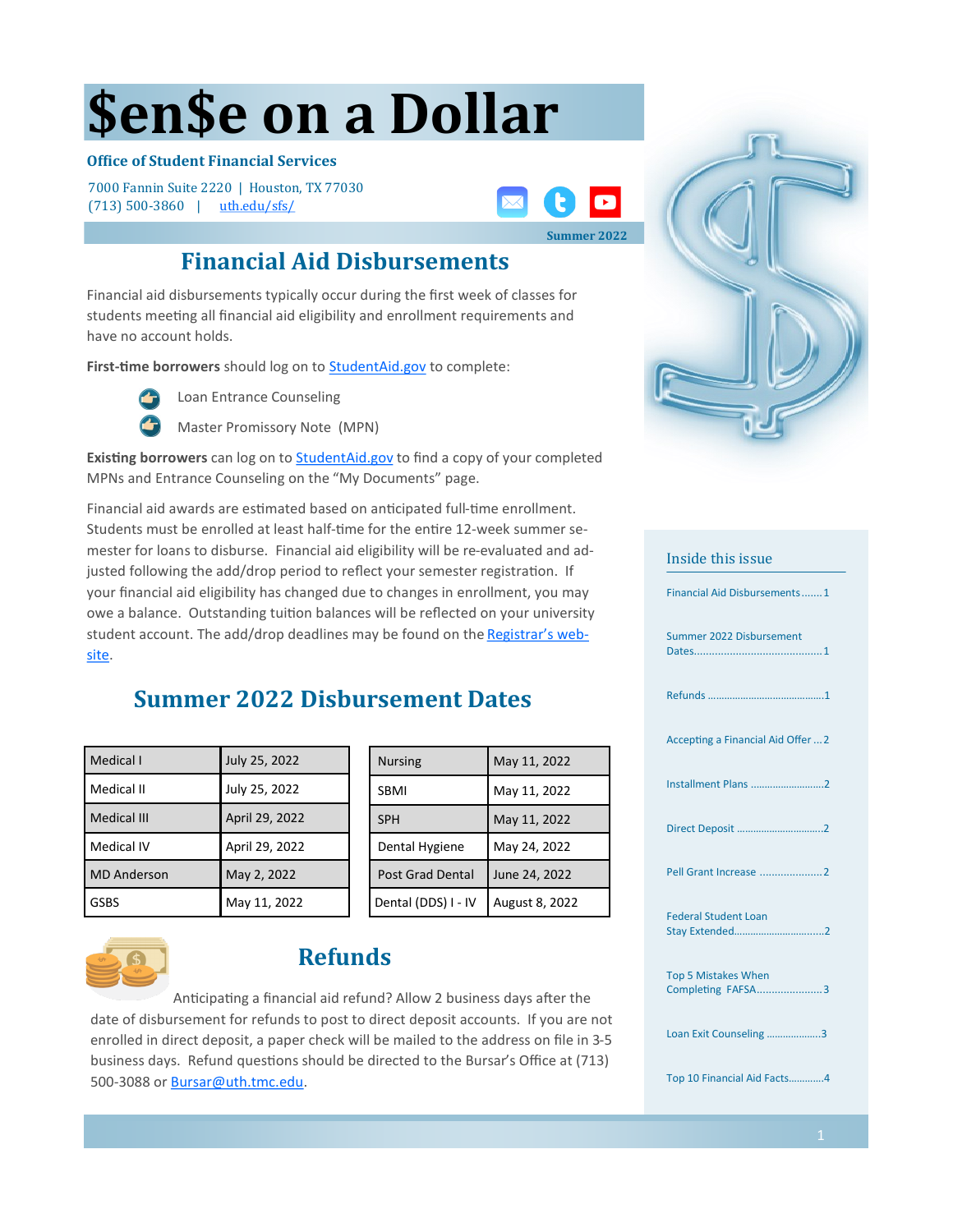

### **Enroll in Direct Deposit —2 part process**

#### **Part 1:**

- 1. Log on to myUTH Student **Center**
- 2. Select Account Inquiry
- 3. Choose Account Services
- 4. Click on Bank Accounts
- 5. Add Account

#### **Part 2:**

- 1. Log on to myUTH Student **Center**
- 2. Select Account Inquiry
- 3. Choose Account Services
- 4. Click on Direct Deposit

Follow instructions to enter your bank account information and complete enrollment. Please allow up to 48 hours for processing.

Contact Bursar@uth.tmc.edu with Direct Deposit questions.

### **Accepting a Financial Aid Student Loan Offer**

- 1. Log on to myUTH Student Center
- 2. Select Financial Aid
- 3. View Financial Aid
- 4. Choose Aid Year
- 5. Click Accept/Decline Awards (pencil icon)

Contact the Office of Student Financial Services at (713) 500-3860 or [Sfaregis@uth.tmc.edu](mailto:Sfaregis@uth.tmc.edu) with student loan questions or questions related to your Financial Aid Offer.

### **Installment Plan Enrollment**

- 1. Log on to myUTH Student Center
- 2. Select Account Inquiry
- 3. Click on Account Services
- 4. Enroll in Installment Plan

Installment plan: Medical and Dental (DDS) students are encouraged to sign up for an installment plan prior to financial aid disbursing. Contact [Bur](mailto:bursar@uth.tmc.edu)[sar@uth.tmc.edu](mailto:bursar@uth.tmc.edu) with installment plan questions.

### **Pell Increase**

On March 15, 2022, the Consolidated Appropriations Act, 2022, was signed into law. Under this new legislation, the maximum Pell Grant award will increase from \$6,495 to \$6,895 for the 2022-2023 award year. The 6.2% increase was passed in an effort to improve recent enrollment declines, stabilize retention and make college more affordable.



[Pell Grants](https://studentaid.gov/understand-aid/types/grants/pell) are federal financial aid grants usually only awarded to undergraduate students who display exceptional financial need and have not earned a Bachelor's, graduate or professional degree. A Federal Pell Grant, does not have to be repaid, except under certain [circumstances.](https://studentaid.gov/understand-aid/types/grants) A student's eligibility to receive a Pell Grant award may be limited to a limit of 12 semesters (or its equivalent).

Students wishing to be considered for Pell Grant may apply using the [Free Application for](https://studentaid.gov/h/apply-for-aid/fafsa)  [Federal Student Aid](https://studentaid.gov/h/apply-for-aid/fafsa) (FAFSA).

### **Federal Student Loan Stay Extended**

On April 6, 2022, the Department of Education extended the stay on federal student loan payment and interest accrual through August 31, 2022.

The respite includes the following measures for eligible loans:

- suspension of loan payment
- 0% interest rate
- halted collections on defaulted loans

For more information visit [www.StudentAid.gov.](https://studentaid.gov/announcements-events/covid-19)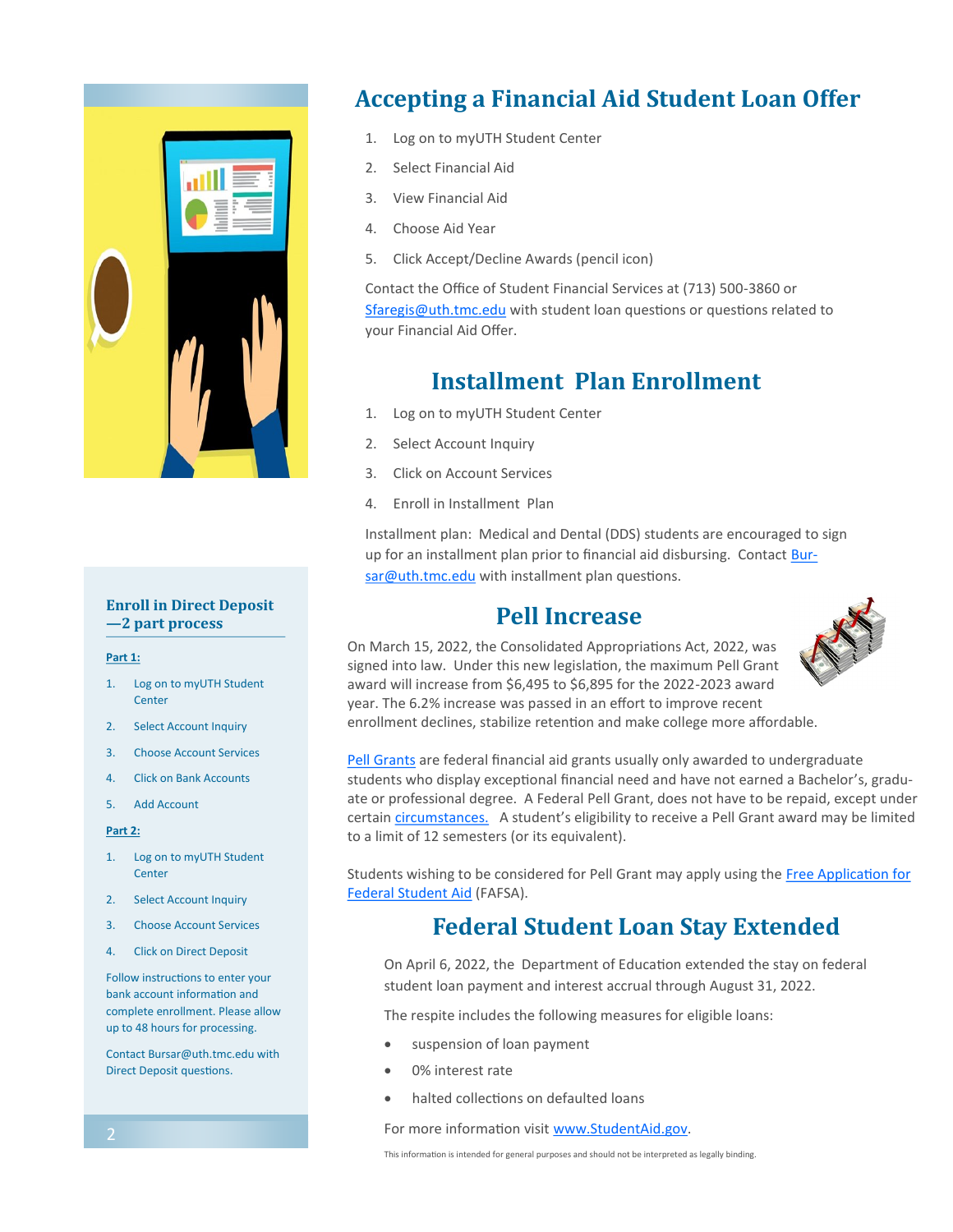

### **Top 5 Mistakes When Completing FAFSA**

#### **#5 Missing Parent Information**

Parent information on the FAFSA is important for dependent undergraduate students since it is used to determine a student's eligibility for federal aid. Providing parent information on FAFSA will not affect federal aid eligibility for graduate/ professional students and can determine if such students qualify for certain loan programs that offer low interest rates.

### **#4 Not using the Data Retrieval Tool (DRT)**

The DRT process allows the Department of Education to automatically import financial information from the IRS onto the income section of FAFSA. The DRT can be electronically transferred for both the student and parent. The IRS will notify you the Department of Education accessed and transferred your information from the IRS to the FAFSA electronically using the DRT.

#### **#3 Wrong Grade Level**

Entering the wrong grade level on FAFSA typically occurs when students have earned a Bachelor's degree but may be returning to school for a second career. When filling out the FAFSA, regardless of previous degrees earned, be sure to enter the correct grade level for your program. If you are unsure, contact the Office [of Student Financial Services.](https://www.uth.edu/sfs/contact.htm) 

#### **#2 Wrong School Code**

The Federal School Code allows an institution access to your FAFSA information in order to calculate your eligibility for federal financial aid. If you want to apply for federal financial aid, you must enter at least one school code on your FAFSA. To add, update, or change the school code follow the steps below:

- 1. Log on to [FAFSA](https://studentaid.gov/h/apply-for-aid/fafsa) using your FSA ID /password
- 2. On the "My FAFSA" page, select "Update Schools," then "Continue."
- 3. Create a save key
- 4. Make the changes
- 5. Submit the new information

Note: No more than 10 schools may be listed on your FAFSA form at one time. The school should receive your updated FAFSA within 3-5 business days. If you don't know a school's Federal School Code, you can search it [here.](https://studentaid.gov/fafsa-app/FSCsearch)

#### **#1 Wrong Aid Year on FAFSA**

Selecting the wrong aid year on FAFSA is the most common mistake at this institution. When students begin in the fall and transition into spring, this isn't generally a problem. If you plan to being in Fall 2022, you would fill out the 2022-2023 FAFSA.

The situation becomes confusing when you log onto the [Free Application for Fed](https://studentaid.gov/h/apply-for-aid/fafsa)[eral Student Aid](https://studentaid.gov/h/apply-for-aid/fafsa) (FAFSA) website and there are two application options: 2021-2022 and 2022-2023. Students starting in spring or summer, may assume they should complete only the 2022-2023 FAFSA since they plan to start in 2022. However, since the aid year at this institution is still 2021-2022 for spring, you would need to complete the 2021-2022 FAFSA if you begin in spring 2022 and the 2022-2023 FAFSA for summer enrollment.

If you are unsure which FAFSA to complete contact the [Office of Student Financial](https://www.uth.edu/sfs/contact.htm)  [Services.](https://www.uth.edu/sfs/contact.htm) 

#### **Communication**



The primary form of communication between the Office of

Student Financial Services and students is your university email account. Be sure to check it regularly for important messages regarding financial aid, registration, account information and graduation requirements.

Log on to myUTH to update any change in demographic information.



### **Loan Exit Counseling for Graduating Students**

Student loan borrowers anticipating Spring 2022 graduation are required to complete Loan Exit Counseling prior to graduation.

Loan Exit Counseling provides important information that you will need as you prepare to repay your federal and/or institutional student loans.

Information and instructions regarding Loan Exit Counseling will be sent to your university email address in the near future. Don't delay, complete Loan Counseling today!

For questions or concerns regarding Loan Exit Counseling, contact Student Loan Collections at (713) 500- 3300 or [Studentloancollec](mailto:Studentloancollections@uth.tmc.edu)[tions@uth.tmc.edu](mailto:Studentloancollections@uth.tmc.edu)